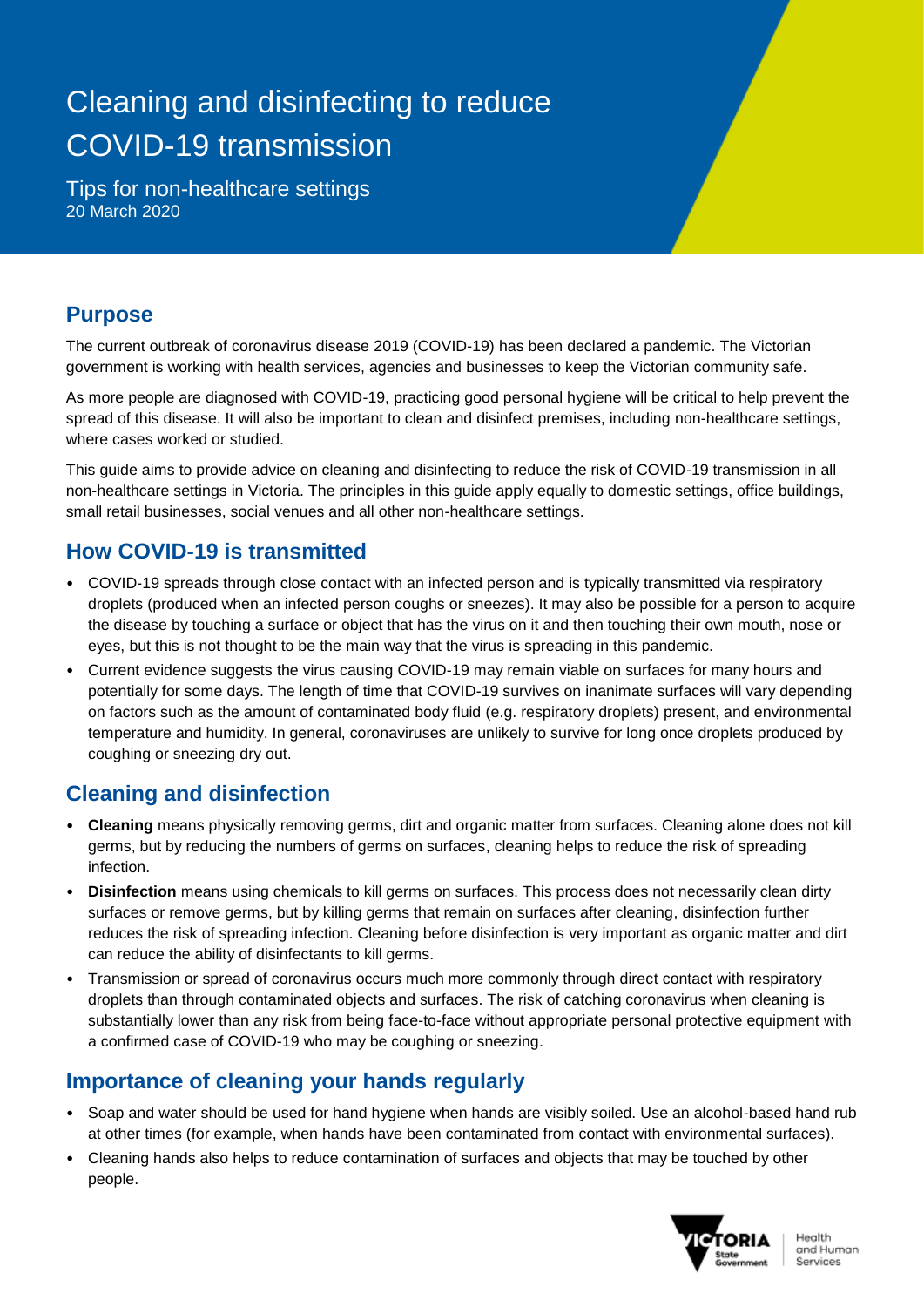- Avoid touching your face, especially their mouth, nose, and eyes when cleaning.
- Always wash your hands with soap and water or use alcohol-based hand rub before putting on and after removing gloves used for cleaning.

# Cleaning and disinfection

#### **Routine cleaning and disinfection**

Households, workplaces and schools should routinely (at least daily) clean frequently touched surfaces (for example, tabletops, door handles, light switches, desks, toilets, taps, TV remotes, kitchen surfaces and cupboard handles). Also, clean surfaces and fittings when visibly soiled and immediately after any spillage. Where available, a disinfectant may be used following thorough cleaning. See below for [choice, preparation and use of disinfectants.](#page-2-0)

#### **What to clean and disinfect and when**

Clean and disinfect all areas (for example, offices, bathrooms and common areas) that were used by the suspected or confirmed case of COVID-19. Close off the affected area before cleaning and disinfection. Open outside doors and windows to increase air circulation and then commence cleaning and disinfection.

In situations where a suspected or confirmed case remains in a facility that houses people overnight (for example, a boarding house or hotel), focus on cleaning and disinfection of common areas. To minimise any risk of exposure to staff, only clean or disinfect bedrooms/bathrooms used exclusively by suspected or confirmed case as needed.

In household settings where there is an suspected or confirmed case, dedicate a bedroom (and bathroom if possible) for their exclusive use. Clean or disinfect the ill person's bedroom/bathroom as needed (at least daily). If a separate bathroom is not available, the bathroom should be cleaned and disinfected after each use by the ill person.

### How to clean and disinfect

- 1. Wear gloves when cleaning and disinfecting. Gloves should be discarded after each clean. If it is necessary to use reusable gloves, gloves should only be used for COVID-19 related cleaning and disinfection and should not be used for other purposes. Wash reusable gloves with soap and water after use and leave to dry. Clean hands immediately after removing gloves.
- 2. Thoroughly clean surfaces using detergent (soap) and water.
- 3. Apply disinfectant to surfaces using disposable paper towel or a disposable cloth. If non-disposable cloths are used, ensure they are laundered and dried before reusing.
- 4. Ensure surfaces remain wet for the period of time required to kill the virus (contact time) as specified by the manufacturer. If no time is specified, leave for 10 minutes.

A one-step detergent/disinfectant product may be used as long as the manufacturer's instructions are followed regarding dilution, use and contact times for disinfection (that is, how long the product must remain on the surface to ensure disinfection takes place).

### **Cleaning and disinfection of items that cannot withstand bleach**

Soft furnishings or fabric covered items (for example, fabric covered chairs or car seats) that cannot withstand the use of bleach or other disinfectants or be washed in a washing machine, should be cleaned with warm water and detergent to remove any soil or dirt then steam cleaned. Use steam cleaners that release steam under pressure to ensure appropriate disinfection.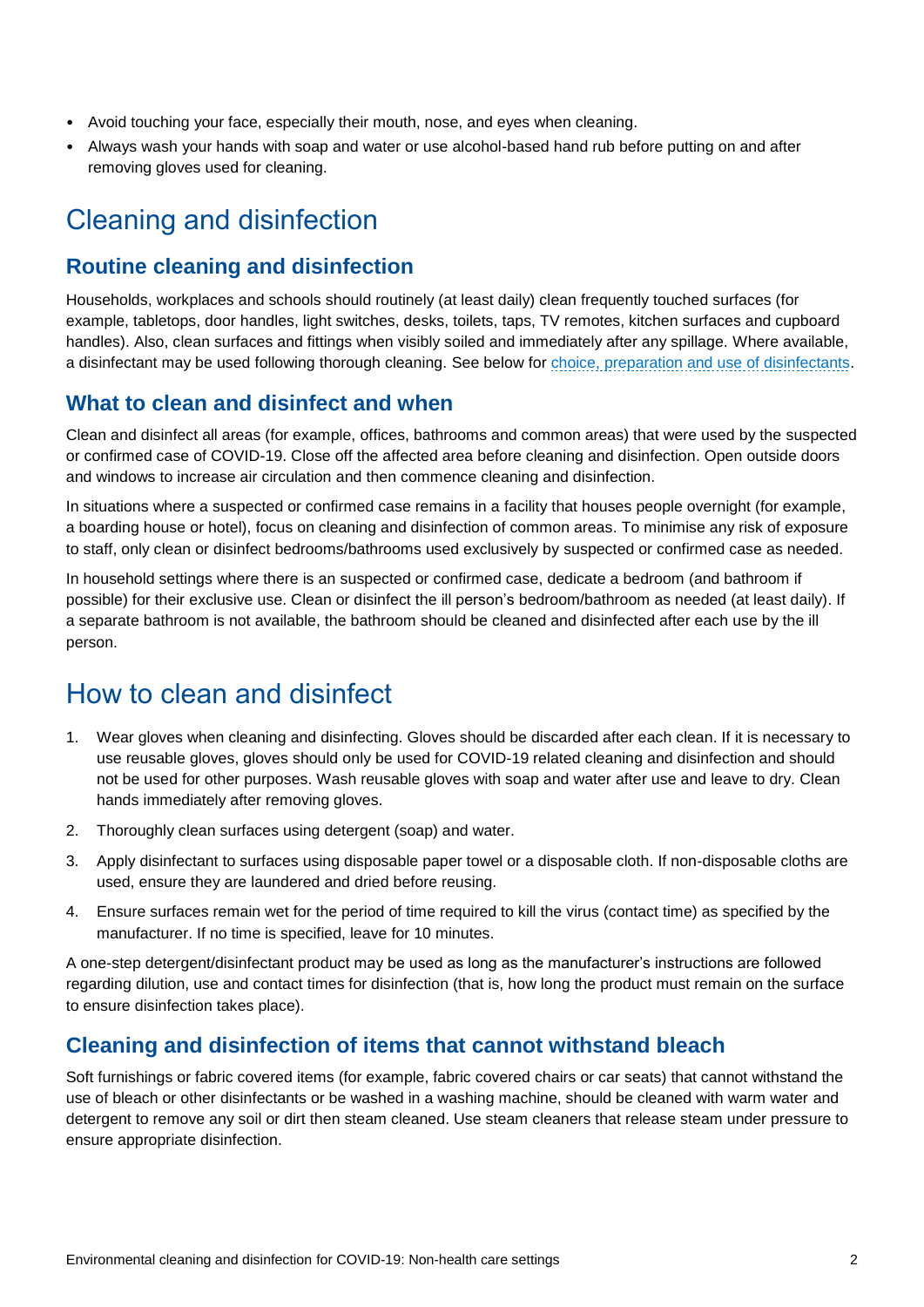### **Use of personal protective equipment (PPE) when cleaning**

Gloves are recommended when cleaning and disinfecting. Use of eye protection, masks and gowns is not required when undertaking routine cleaning.

Always follow the manufacturer's advice regarding use of PPE when using disinfectants.

For cleaning and disinfection for suspected and confirmed cases, when available, a surgical mask and eye protection may provide a barrier against inadvertently touching your face with contaminated hands and fingers, whether gloved or not.

For cleaning and disinfection for suspected and confirmed cases, wear a full-length disposable gown in addition to the surgical mask, eye protection and gloves if there is visible contamination with respiratory secretions or other body fluid. Get advice from your work health and safety consultants on correct procedures for wearing PPE.

### <span id="page-2-0"></span>**Choice, preparation and use of disinfectants**

- Where possible, use a disinfectant for which the manufacturer claims antiviral activity (meaning it can kill viruses). Chlorine-based (bleach) disinfectants are one product that is commonly used. Other options include common household disinfectants or alcohol solutions with at least 70% alcohol (for example, methylated spirits).
- Follow the manufacturer's instructions for appropriate dilution and use. Table 1 below provides dilution instructions when using bleach solutions.

#### **Chlorine dilutions calculator**

Household bleach comes in a variety of strengths. The concentration of active ingredient — hypochlorous acid can be found on the product label.

| <b>Original strength of bleach</b> |                          | <b>Disinfectant recipe</b> |                       | <b>Volume in standard 10L bucket</b> |
|------------------------------------|--------------------------|----------------------------|-----------------------|--------------------------------------|
| $\frac{9}{6}$                      | <b>Parts per million</b> | <b>Parts of bleach</b>     | <b>Parts of water</b> |                                      |
|                                    | 10,000                   |                            | 9                     | 1000 mL                              |
|                                    | 20,000                   |                            | 19                    | 500 mL                               |
| 3                                  | 30,000                   |                            | 29                    | 333 mL                               |
| 4                                  | 40,000                   |                            | 39                    | 250 mL                               |
| 5                                  | 50,000                   |                            | 49                    | 200 mL                               |

#### **Table 1. Recipes to achieve a 1000 ppm (0.1%) bleach solution**

For other concentrations of chlorine-based sanitisers not listed in the table above, a dilutions calculator can be found on the [department's website](https://www2.health.vic.gov.au/public-health/infectious-diseases/infection-control-guidelines/chlorine-dilutions-calculator) <https://www2.health.vic.gov.au/public-health/infectious-diseases/infectioncontrol-guidelines/chlorine-dilutions-calculator>.

### Management of linen, crockery and cutlery

If items can be laundered, lauder them in accordance with the manufacturer's instructions using the warmest setting possible. Dry items completely. Do not shake dirty laundry as this may disperse the virus through the air.

Wash crockery and cutlery in a dishwasher on the highest setting possible. If a dishwasher is not available, hand wash in hot soapy water.